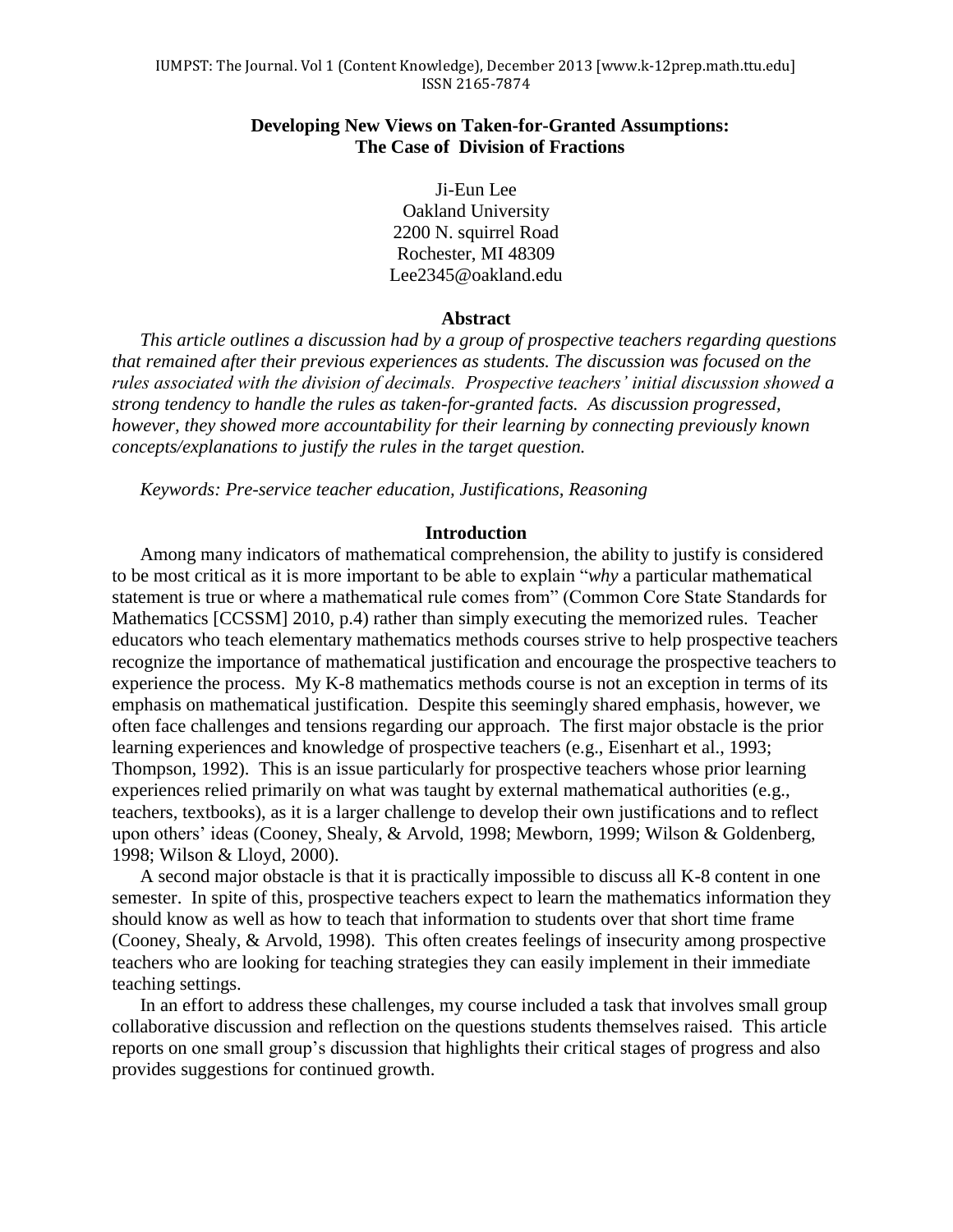## **Context: Discussion on Never Asked Questions**

In the beginning of the semester, prospective teachers in my K-8 mathematics methods course were asked to look back on their past learning experiences as students and list several questions they had, but never asked. Each small group of four or five students then chose questions from the list to discuss with their group throughout the semester via weekly online discussion forums as well as selected in-class meetings. The group that I will discuss consisted of four members (Alex, Casey, Logan, and Shea, all pseudonyms) and the following was one of the questions they chose for their discussion:

When dividing decimal numbers, we move decimal point to right to make the divisor a whole number and move decimal point in the dividend the same number of places. Why are we doing this?

# **Progress of Group Discussion and Reflection Initial Discussion: Dependence on "What Someone Says"**

This group initially focused on searching for resources that were published elsewhere (predominantly websites). At this stage, the discussion forum was primarily used as a repository of resources rather than an arena for mathematical discussion. Some evaluative comments were posted, but the focus of the evaluation was on the format or organization of websites rather than the mathematical content. However, when reviewing the provided web resources, they simply provided more *detailed steps* without further explanations. These steps do nothing to explain the act of moving decimal points and this process was not much different from the procedure stated in the original never asked question. This showed the prospective teachers' unfiltered acceptance of *what someone says*, especially when they believed that person had more expertise or authority on the subject. Although the open-ended nature of this discussion was emphasized before we began, there were also a number of attempts to get affirmations from me (the instructor) early on as students asked, "Is it right?" or "Are we on the right track?", which showed their perception of the instructor as a mathematical authority. This unfiltered dependency posed a major obstacle when trying to reveal students' own thoughts in the initial stage.

# **Shift 1: Emergence of "What-if" Questions**

It took several weeks until Shea first stated, "I feel that none of the resources we found really explained why we need to locate the decimal point like that." Shea's comment prompted other students to critically examine the resources they had already found instead of searching for additional resources provided by someone else. Additionally, students started to generate questions that they had or questions that their potential students may have in the future. Three examples of such questions that triggered more concept-based discussions are as follows:

- Casey: "What if students don't know what they need to know? What should students know before they learn this procedure?"
- Logan: "I am worried about the misconception that young students may develop. We move around the location of the decimal point. If we do not make it clear what it means, children may think that the location of decimal point does not mean anything. What if my students ask me why we are not doing the same thing for the addition and subtraction? [e.g.,  $2.3 + 0.12 = 23 + 1.2 = 24.2$ : move the decimal point to right to make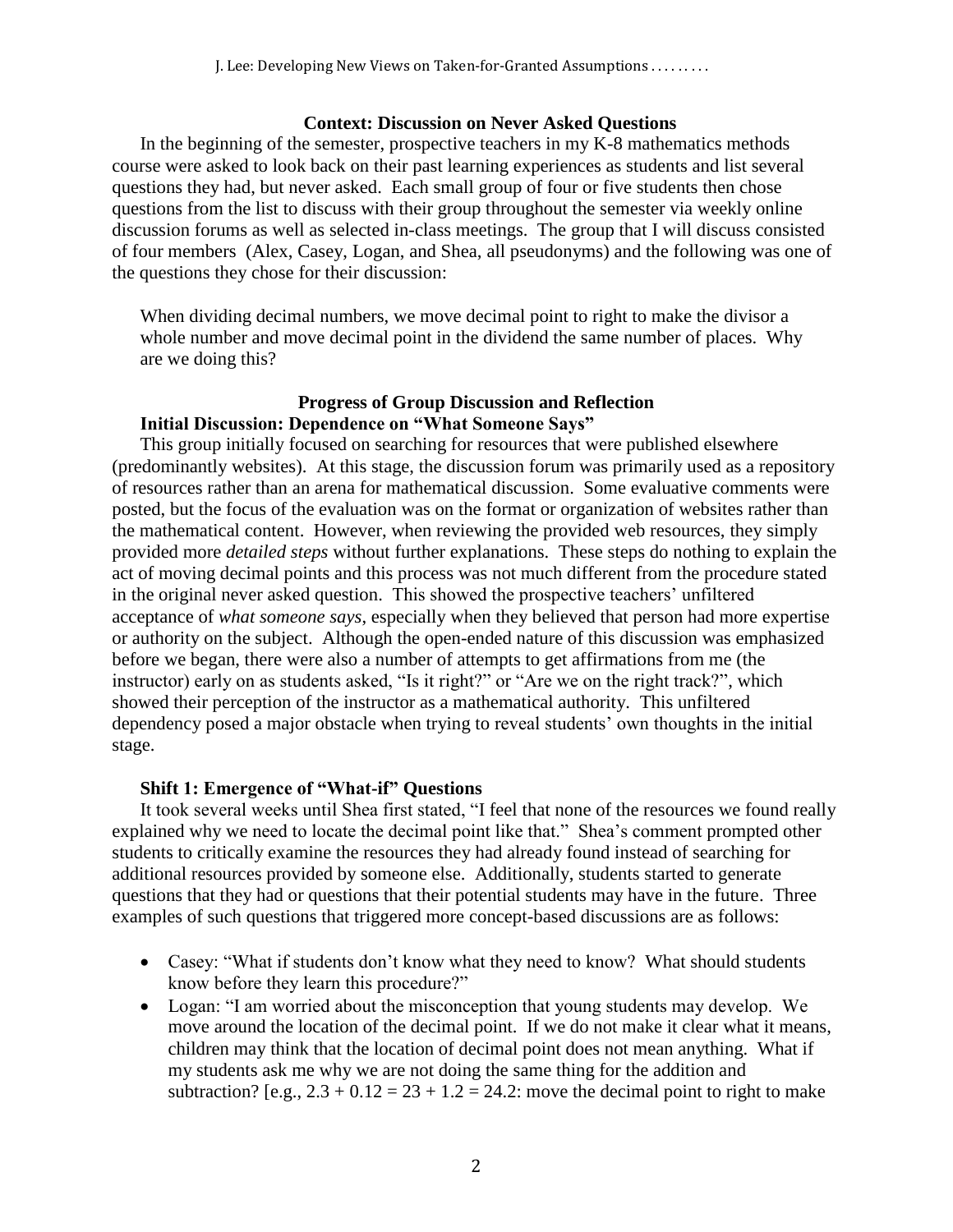the first addend a whole number and move decimal point in the second addend the same number of places]"

 Alex: "Will it be wrong if we do the same thing when the divisor is a whole number but the dividend is not a whole number? [i.e., move the decimal point to the right to make the dividend a whole number and move decimal point in divisor the same number of places]"

These types of what-if questions created a shift that encouraged these prospective teachers to become absorbed in their own individual thoughts.

# **Shift 2: Relating Relevant Concepts to Address "What I think"**

In this stage, prospective teachers started to search for relevant concepts to respond to the what-if questions they posed in a more active manner. Their attempts to extend the models or concepts they already knew became more visible through their efforts to explain the procedures of decimal division. Those included the concepts of place value, meaning of basic operations, equivalent fractions, and estimation.

**Meaning of Basic Operations and Place Value.** In response to Casey's question, group members initially agreed that the meaning of basic operations and the concept of place value should be the major prior knowledge. One sample excerpt in the forum is as follows:

Shea: "When teaching the division of decimals, it is important for students to understand the concept of division before attempting to solve the problem…Students need to understand that division asks the question of how many groups of the divisor can be in the dividend. For example the division problem  $2 \div 0.2$  asks the question how many groups of 0.2 can be in 2."

When asked how the place value concept is related to decimal operations, students chose simple addition and subtraction questions to help model the process using base 10 blocks and drawings (Figure 1).



**Figure 1**. Drawings for addition and subtraction of decimals

These models are an extension of their discussion of algorithms for whole number operations that were done in class. During this process, the group responded to Logan's what-if question by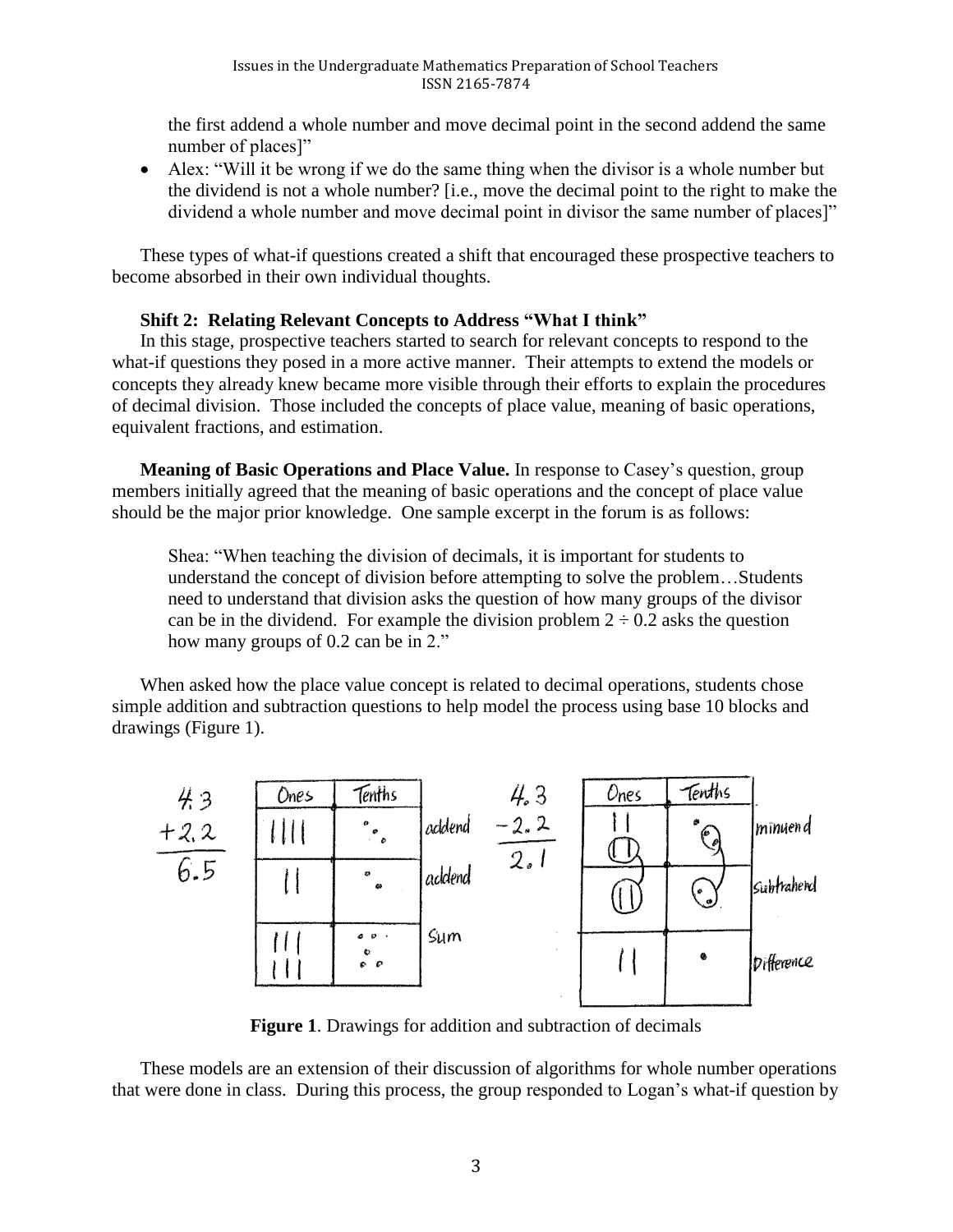using base 10 blocks to explain why the decimal point should not be placed in that way for addition and subtraction questions. This group believed that Logan's what-if question could also be resolved by clarifying the meaning of the addition/subtraction and place value concepts. In the case of multiplication and division, group members attempted to use the area model they used for whole number operations. They were able to demonstrate the process of division with simple problems, but it was not consistently successful to show the representation of the area model of division using base 10 blocks. I cannot describe in detail all the difficulties this group encountered due to the limited space of this paper. However, it was evident that the main issue was the confusion in uniformly labeling and interpreting the value of each piece of base 10 blocks that was used in the area model.

**Estimation in Context.** Alex suggested utilizing a money context to help students make sense of the process determining where to place the decimal point rather than focusing on the steps or rules:

Alex: "It would probably be a good idea to use money-related contexts. Money notations contain decimal concepts. If I have \$2.60 and a pencil costs \$0.13, how many pencils can I buy?  $[2.60 \div 0.13]$  Obviously, we know that we can buy more than 2 pencils. We can easily estimate that the answer is 20. So, estimation will be a good aide to find a reasonable place for the decimal point in the quotient."

Other group members agree that this familiar money-related context would be helpful. However, they felt that this strategy alone could not explicitly explain the meaning of moving the decimal point. Rather, it can be used as a checking strategy to ensure that the answer found is reasonable.

**Relating to Common Fractions.** To provide a more generalizable explanation, students attended to the concept of fractions. Initially, however, group members expressed different opinions. For example, while Alex and Shea suggested looking at the relationship between common fractions and decimal fractions, Logan stated that it would be better to keep them separate because the associated solution steps/rules were so different. It was not that Logan ignored the importance of expressing decimals as fractions or fractions as decimals. However, she was afraid that the emphasis on this connection might hinder students from mastering the standard computation skill/procedure that was addressed in the original never asked question. In response to Logan's opinion, other group members highlighted the relationship between common fractions and decimals. The following post from Shea summarized multiple rounds of discussions on this matter:

Shea: "Students need to fully understand the relationship between fractions and decimals before they begin to learn how to divide decimals…If there is an emphasis on the connection between the two, it might make grasping the idea of dividing decimals much easier, too. Therefore, I believe that teachers should teach these two forms together, not as isolated concepts."

Logan thought that common fractions were much easier for her in terms of visualization and she determined that this could also be true for young students. In this regard, she thought that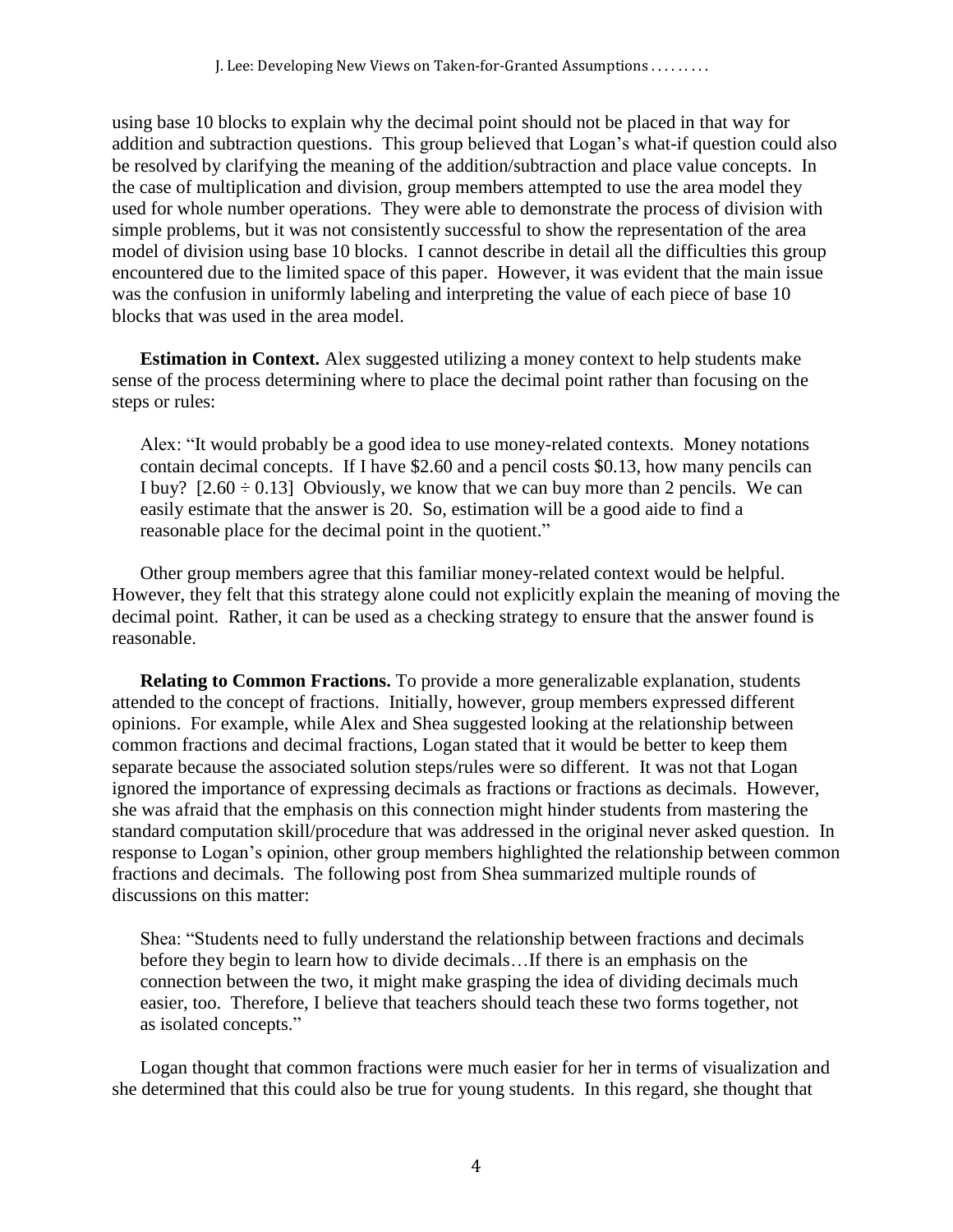representing decimal fractions as common fractions would help students develop decimal number sense. In the subsequent discussion, Logan explained the question by converting decimal notations into common fractions.

Logan: "I could change the question to a fraction form (Figure 2, Step 1). I would explain to a student that it is simpler to work with whole numbers. Therefore, I would ask a student to find equivalent fractions by multiplying the same number to the numerator and denominator. We know that whatever we do to one side [divisor] of a division problem, we must do to the other [dividend] to keep the value of the fraction the same." (Figure 2, Step 2)

Step 1  
\n
$$
0.12\sqrt{2.8}
$$
  $\implies \frac{2.8}{0.12} = \frac{28}{1.2} = \frac{280}{12}$   
\nStep 2  
\n $1.2\sqrt{28}$   
\n $2.8 \times 10 = 28$   
\n $0.12 \times 10 = 28$   
\n $2.8 \times 100 = 28$   
\n $0.12 \times 100 = 280$   
\n $2.8 \times 100 = 280$   
\n $2.8 \times 100 = 280$ 

**Figure 2**. Using equivalent fractions

Group members agreed that Logan's explanation clearly justifies the action of moving the decimal point in the division process. Casey suggested looking at the what-if question that Alex posed earlier. Shea responded that it would still be mathematically correct, but it would not be necessary.

Shea: "This process should make sense as long as we keep the fraction value the same but it is not needed to make unnecessarily big numbers. Not efficient." (e.g., Logan's example in Figure 2 can be continuously extended to  $2800 \div 120$  or  $28000 \div 1200$ .

This group concluded that relating the concept of equivalent fractions would be the most viable justification in terms of its efficiency and general applicability.

### **After Thoughts and Suggestions**

This group's discussion revealed the potential found in using prospective teachers' *never asked questions* as a means to encourage their participation in a professional discussion. This context served as an invitation for the prospective elementary teachers, who are usually trained as generalists, to involve in more mathematically oriented conversations. Through this experience, prospective teachers engaged in multiple mathematical practices such as questioning taken-for-granted assumptions, detecting potential limitations of proposed ideas, predicting possible struggles young students may have, evaluating arguments, and making connections. The following section discusses the key elements the prospective teachers experienced and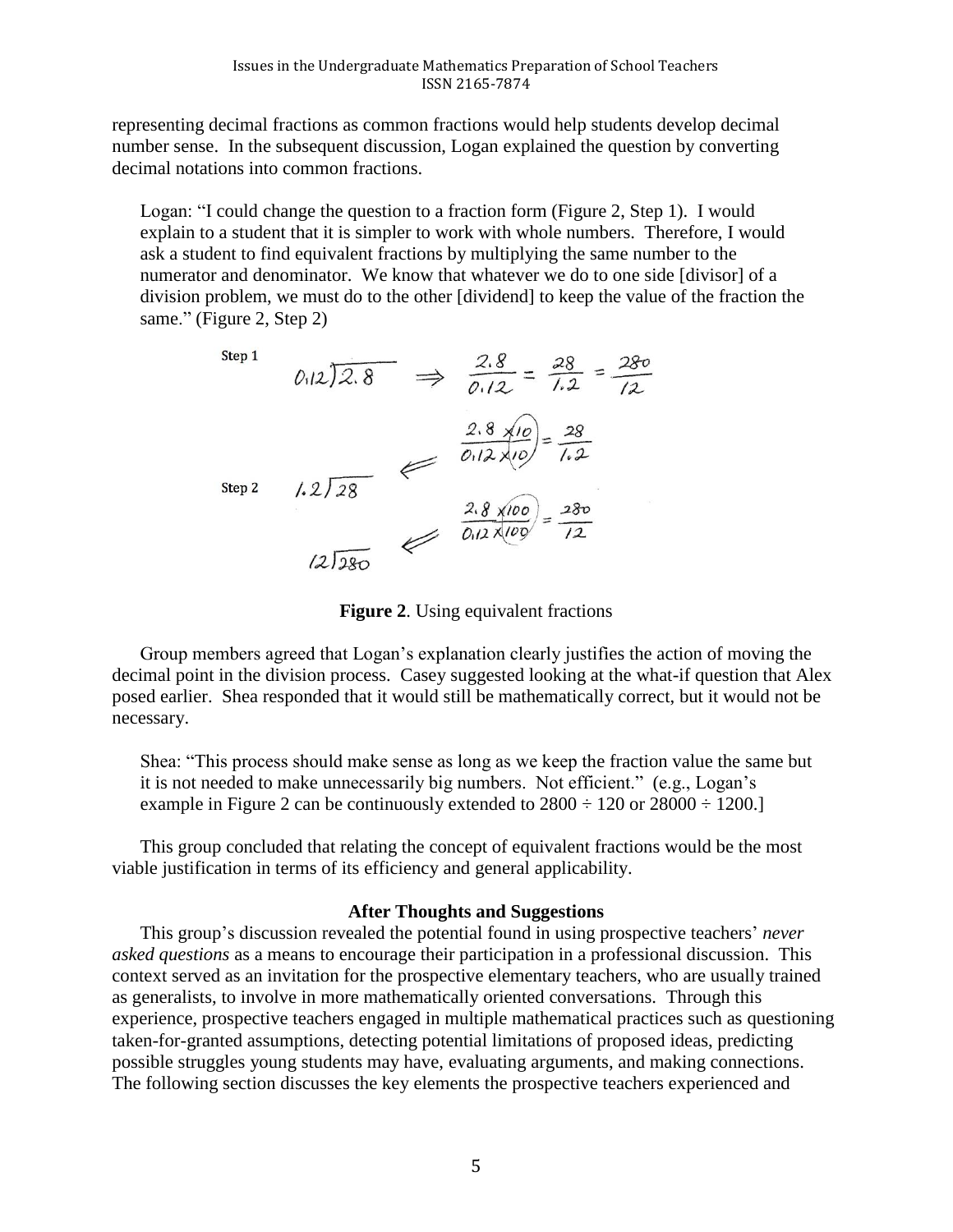provides some suggestions for teacher educators who want to implement similar tasks for their classes.

## **Developing New Views on Taken-for-Granted Assumptions**

When invited to form *never asked questions* from their previous education, prospective teachers revealed a variety of queries. Initially, the discussion on their own *never asked questions* was hindered by their tendency to rely on "what someone else says" instead of "what I think." Shea's comments showed her initial frustration: "At first, we just used a lot of outside resources rather than coming up with our own strategies. It was a challenge for me…to explain something that seems to be taken for granted by other people." Logan also stated, "This question required me to think deeper about the mathematical procedures I have not fully paid attention to before." These prospective teachers never asked this question in their previous experiences as students because they simply believed whatever their teacher or textbook (i.e., mathematical authority) taught them. However, when they continued to check if they had answered their own question (i.e., answering *why* we are doing in that way rather than *how* to do it), they found that there were not many resources available. The use of *never asked questions* provided these prospective teachers with a space to re-examine their own perceptions, knowledge, and skills so that they could show strengthened accountability for their own learning and plan for their future teaching. I would suggest that teacher educators continue to develop tasks that can connect prospective teachers' past experiences as students to their future experiences as teachers.

## **Thinking of "What-if" Situations**

The what-if questions posed by prospective teachers encouraged their curiosity of the unknown and prompted them to explore reasons for the specific action in the procedure. While they tried to respond to their own what-if questions, they realized that the isolated rules would not be enough to justify the procedures at hand. Disagreement also served as a stimulus for new ideas and presented new opportunities to refine prospective teachers' existing understanding. For example, Logan was initially opposed to the interpretation of decimals as a form of common fractions because she believed this would cause more confusion for students. However, after multiple rounds of discussion, she developed a more organized explanation. In the small group discussion I reported here, what-if questions and disagreements were developed naturally. Teacher educators might consider including a more explicit mechanism that encourages prospective teachers to envision possible problematic scenarios.

#### **Making Connections Visible**

This discussion encouraged prospective teachers to connect several previously isolated concepts, such as the meanings of basic operations, equivalent fractions, and the role of estimation. During this process, they realized that the rules associated with dividing decimals were concrete, strategic, and relate directly to many other mathematical concepts. This experience confirmed the importance of making connections within mathematics through an indepth exploration of fewer, yet still related, topics as supported by current mathematics education reform (CCSSM 2010; NCTM 2000).

I hope that this experience provided prospective teachers with an opportunity to tackle the seemingly taken-for-granted rules about which they have never inquired. I believe that this simple *never asked question* provided prospective students with ample opportunities to engage in a more personal exploration that helped them to make sense of the division algorithm involving